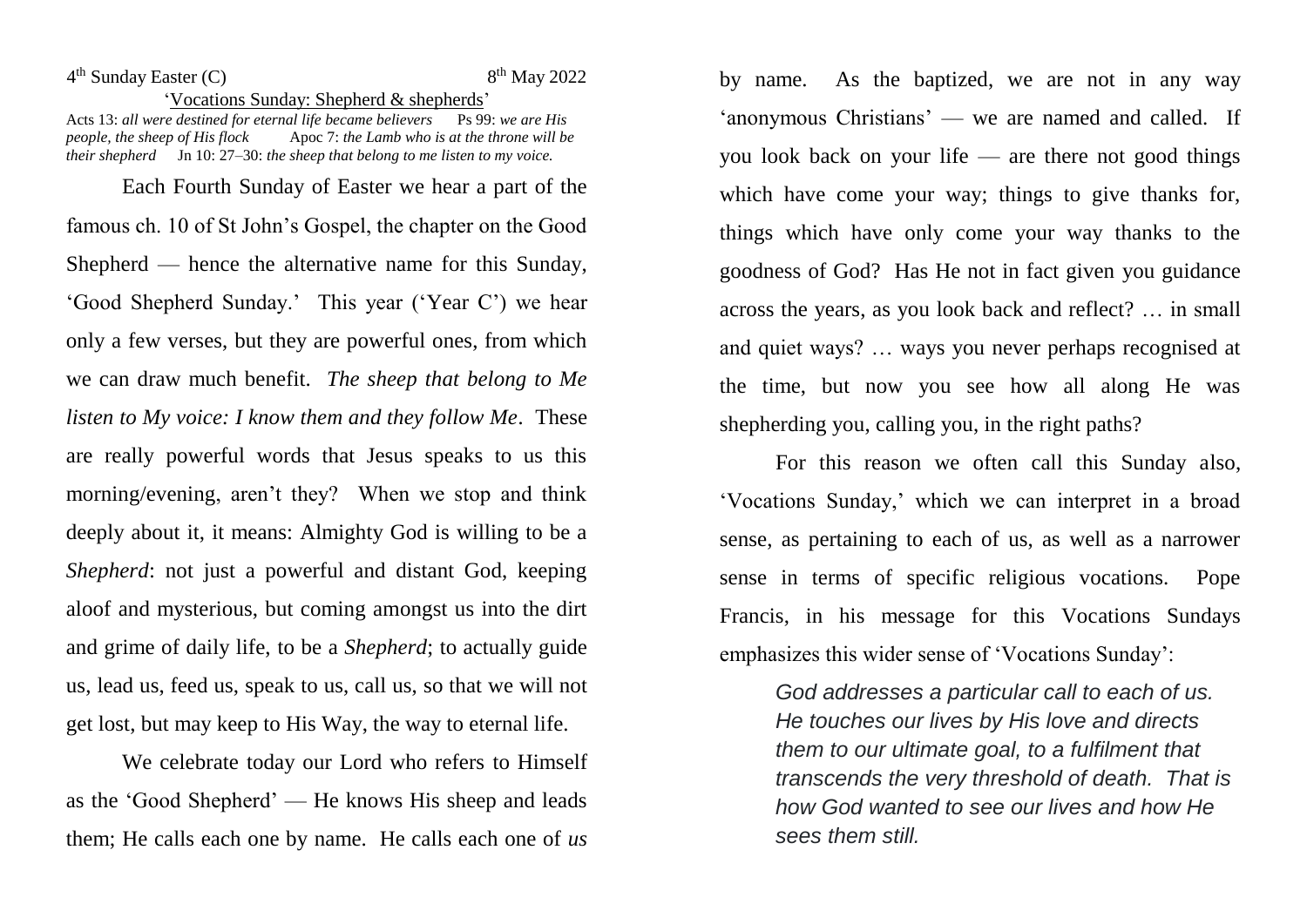*Michelangelo Buonarroti is said to have maintained that every block of stone contains a statue within it, and it is up to the sculptor to uncover it. If that is true of an artist, how much more is it true of God! — In the young woman of Nazareth He saw the Mother of God. In Simon the fisherman he saw Peter, the rock on which He would build his Church. In the publican Levi He recognized the apostle and evangelist Matthew, and in Saul, a harsh persecutor of Christians, He saw Paul, the apostle of the Gentiles. God's loving gaze always meets us, touches us, sets us free and transforms us, making us into new persons.*

*That is what happens in every vocation: we are met by the gaze of God, who calls us. Vocation, like holiness, is not an extraordinary experience reserved for a few. Just as there is a "holiness of the saints next door," so too there is a vocation for everyone, for God's gaze and call is directed to every person.*

But in this Easter season we also remember that the risen Jesus called His disciples to share specifically in the work of shepherding His people. In last Sunday's Gospel he

repeatedly urged Peter, "Feed my lambs … Look after my sheep … Feed my sheep." As He appeared to His apostles and prepared them for His ascension, He gave to them this task of sharing in His work of service. "Feed my sheep," He told them: lead the Christian people in the right paths, teach them all I have taught you, feed their minds with everything that is true, and feed their souls with the Bread of eternal life, which is Myself. As I am the Good Shepherd, says Jesus, be good shepherds yourselves. Huge tracts of the *Acts of the Apostles*, too, of course (which we read throughout Eastertide as the 1st Reading) speak of the ministry of the apostles, and then of others very soon sharing in that sacred calling: Paul & Barnabas, Timothy & Titus, Mark & Luke; and in allied ways, Dorcas & Lydia, Priscilla & Aquila.

God is always calling people to share in His Son's role as Shepherd, to lay down their lives for His sheep. God does not stop calling young men and women to serve Him and His Church with their whole lives. He does not stop calling, quietly, gently. If there is a vocations crisis in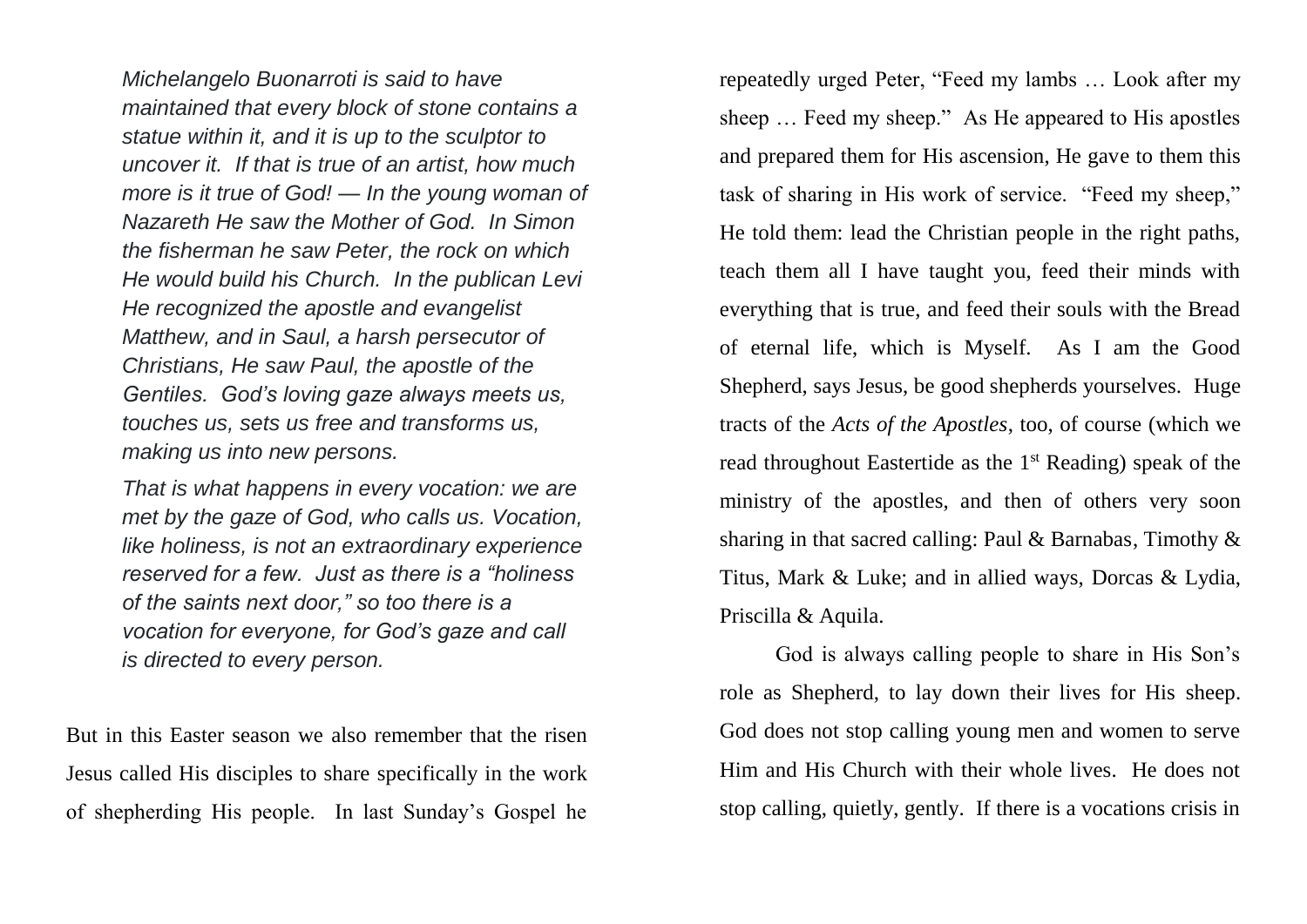this particular part of the world, it is not because God abandons His Church here, or has gone quiet on us. It is more likely that we are not listening well enough, that we give ourselves too little to stillness and prayer; too little to nurturing a deep and lively faith, a faith which sees a great joy in giving one's whole life over to the serving the Lord.

Priesthood and religious sisters/brothers are not an optional extra for the Church — the Church can't do without them! Christ doesn't want His Church ever to be without them. To have the life of prayer and worship strongly alive — to have the sacraments, and especially the Mass — needs ordained ministers, and men/women consecrated to the Lord. If our Christian marriages and families — our Catholic communities — are strong in faith and active in love, there *will be* vocations: the call of God will be heard, and the young will have the courage and encouragement to respond.

If one day you feel called to the priesthood or religious life, now or some time (perhaps unexpectedly!) in the future, how will you react? Will you have the courage to pray, "Lord Jesus, if this is Your will, help me follow Your call"? Or will you dismiss it, putting it out of mind as some crazy speculation? Or if one day your *son* were to tell you "I think I want to be a priest," what would you say? If your daughter were to say, "I believe I want to enter religious life," how would you react? Will you help them discern your/their vocation? Will you rejoice in the chance to co-operate with God in their life, or will you dismiss it all as some fanciful idea of youth that doesn't tie in with your own plans for them? If so, you could find yourself deliberately de-railing God's own plans! It is a certainty that we can only find a real peace in pursuing the vocation that God calls us to, and none other.

My first ideas of entering the priesthood came at around the age of  $10$  — that's not to say that when I entered seminary at 27, or when I was ordained at 33, I still had a 10-year-old's view of the priestly life. Luckily my parents encouraged me, neither forcing my decision, nor trying to deflect me into some other path of their own choosing. Vocations must neither be forced nor